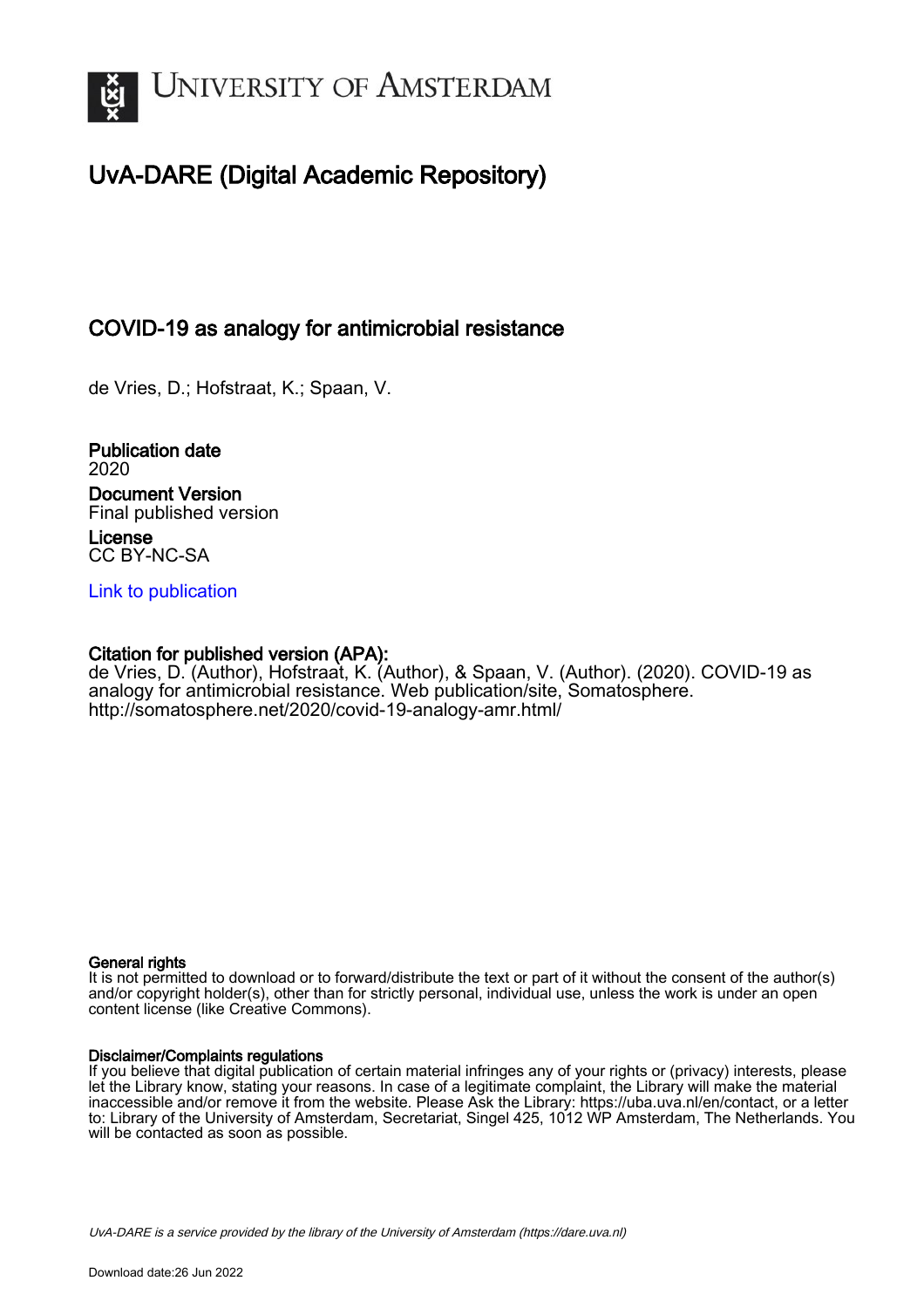July 10, 2020 [\(http://somatosphere.net/2020/covid-19-analogy-amr.html/\)](http://somatosphere.net/2020/covid-19-analogy-amr.html/)

# COVID-19 as analogy for antimicrobial resistance [\(http://somatosphere.net/2020/covid-](http://somatosphere.net/2020/covid-19-analogy-amr.html/)19-analogy-amr.html/)

By Danny de Vries [\(http://somatosphere.net/author/danny-de-vries/\),](http://somatosphere.net/author/danny-de-vries/) Karlijn Hofstraat [\(http://somatosphere.net/author/karlijn-hofstraat/\)](http://somatosphere.net/author/karlijn-hofstraat/) and Vera Spaan (http://somatosphere.net/author/vera-spaan/)

This article is part of the series: Dispatches from the pandemic [\(http://somatosphere.net/series/dispatches-from-the-pandemic/\)](http://somatosphere.net/series/dispatches-from-the-pandemic/)

#### **Introduction**

Being in the middle of the COVID-19 pandemic sets the right stage for us to ponder the problem of antimicrobial resistance, or AMR. What is exactly the connection between COVID-19 and AMR? To what extent is this connection a social science issue?

Although AMR is not at the forefront of the current pandemic, the COVID-19 pandemic does illustrate the complex connection between bacterial and viral infections. Viral infections like COVID-19 cannot be treated with antibiotics. However, the damage caused by viral infections makes it easier for certain bacteria to cause *secondary* infections, such as bacterial pneumonia, that are treated with antibiotics. Studies based on Wuhan data show that the number of patients treated with antibiotics ranges from 71% – 95% and issues of highly resistant bacteria have complicated treatment (Zhou et al. 2020; Chen et al. 2020). It is clear that coinfection with antibiotic-resistant bacteria – superbugs – can lead to a higher mortality of COVID-cases (Lupia et al. 2019). This was also seen during the 2003 SARS epidemic (Chai et al. 2005; Yap et al. 2004). In the midst of the crisis, it has also been reported that compliance among hospital staff to report on usage of antibiotics and the rates of infections acquired in the facility may have fallen off during the pandemic (Reardon 2020), which complicates stewardship and increases the risk of development of bacterial resistance. Moreover, the use of antivirals for SARS‐CoV-2 that were originally intended for other disease causing agents provides a risk for the development of viral resistance, since the standard dosing regimen can be insufficient because of the different target groups and because of differences in the antiviral activity (Rayner et al. 2020). Possible drug-resistance of viral phenotypes could also develop due to geographic specific viral mutations (Pachetti et al. 2020).

Overall, it is clear that inappropriate treatment of COVID-19 and secondary infections, and the use of antibiotics as a preventive measure can be an enormous driver of AMR. As a former Centers for Disease Control and Prevention (CDC) director notes: "The challenge of antibiotic resistance could become an enormous force of additional sickness and death across our health system as the toll of coronavirus pneumonia stretches critical care units beyond their capacity"(Gerberding 2020).

It is somewhat worrying in this context that there are few formal recommendations for the inclusion of antimicrobial stewardship programs (ASPs) in disaster planning or emergency response preparedness efforts (Stevens, Patel and Nori 2020). The depletion of stock of medical supplies and protective equipment due to COVID-19 can also have devastating

Science, Medicine, and Anthropology

A collaborative website covering the intersections of medical anthropology, science and technology studies, cultural psychiatry, psychology and bioethics.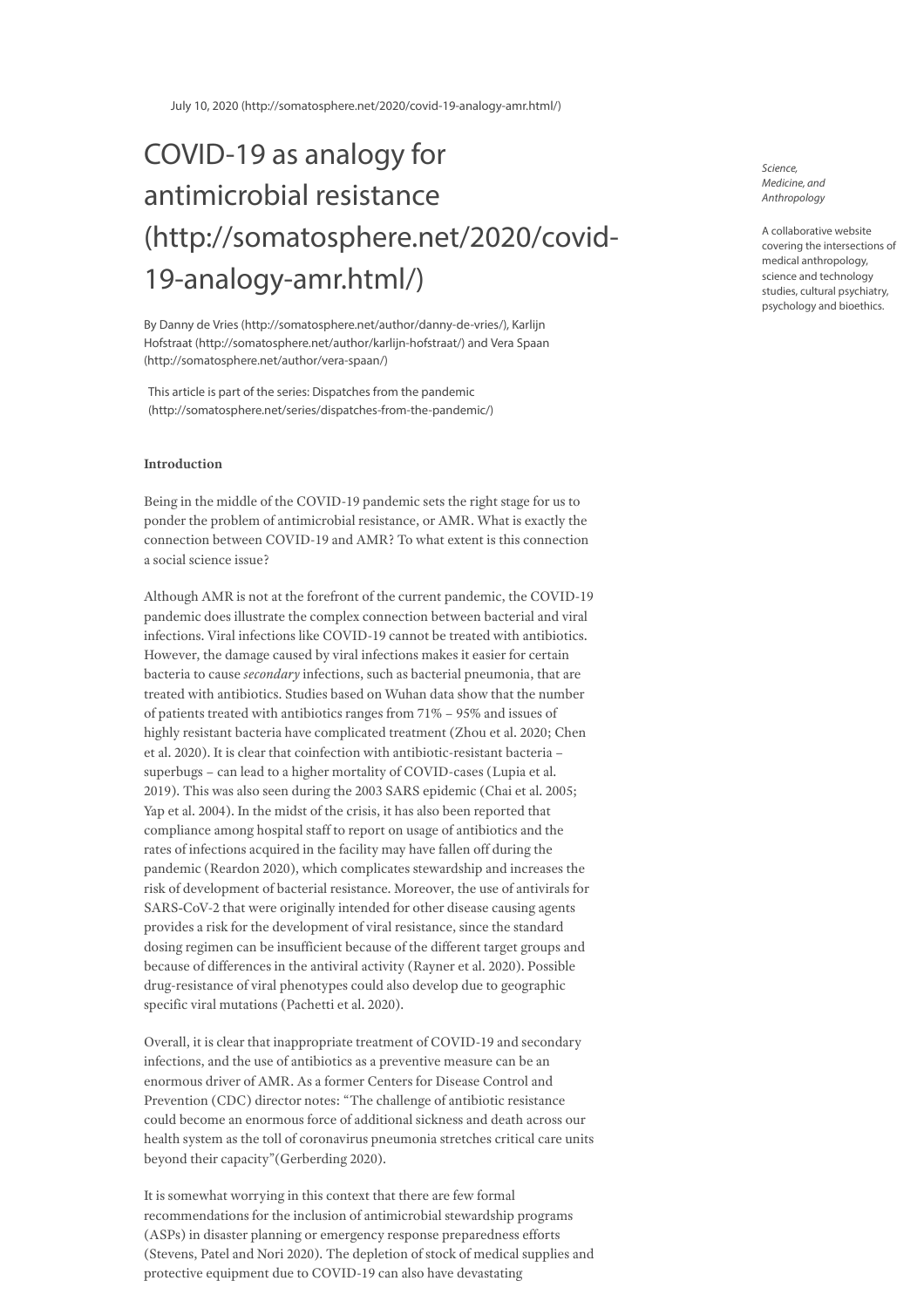consequences for the management of other diseases. For example, due to the risk of COVID-19 infection, tuberculosis patients minimize unnecessary visits to health facilities. However, continuous treatment is essential since diagnostic delay and inadequate treatment influences the severity and mortality of tuberculosis (TB) as well as the risk of transmission and development of drug resistance, or the much harder to treat strains of multiple drug resistance TB (Hopman, Allegranzi and Mehtar 2020; Alagna et al. 2020).

From this perspective, one hopeful message comes from the observation that people are now increasingly practicing improved hand-washing techniques and social distancing all over the world, leading to reduction of pathogens in our daily environment. Increased hygiene not only reduces COVID-19 transmission, but also helps to reduce spread of bacterial species with a low degree of pathogenicity (opportunistic pathogens), such as enterococci, that are known to contain multiple drug resistant determinants (Maillard et al. 2020), or tuberculosis.

But there is more to this linkage between AMR and COVID-19. When antimicrobials, which include antibiotics, become increasingly ineffective, infections lead to increased use of healthcare, morbidity, mortality and costs (O'Neill 2016). COVID-19 and AMR have this in common. They are both massive problems that are strongly connected to problems in our health infrastructure and may serve as analogies for each other. They are both complications which have wide societal impact and are drenched with mutual connections and symbolic, cultural lessons about interpretation.

One of the worldwide impacts of COVID-19 is increased awareness of what it may mean to have no vaccine or medicine against a disease-causing pathogen with health systems paralysed. Granted, for many people in the world, lack of access to medicines has already been a daily reality. Yet, for most of us reading this online on a fancy computer, the new normal of COVID-19 may still be a fruitful analogy to learn to understand the impact of AMR[ $1$ ] (# ftn1). Since it is hard to envision the impact of AMR, the COVID-19 pandemic may serve as a fruitful analogy.

#### **Demographic and economic analogy**

A large driver of our cultural response is the notion of deaths. In the media the number of cases and deaths are highlighted on the daily news. Deaths appear popular summaries of "impact." As we have been preoccupied with deaths by COVID-19, let us compare them with what we know about AMR. Globally, estimates suggest that AMR leads to 700,000 deaths per year (O'Neill 2016). For the EU alone, the European Centre for Disease Prevention and Control (ECDC) has estimated that AMR currently causes 25,000 deaths annually and losses of at least EUR 1.5 billion per annum in extra healthcare costs and productivity (ECDC 2009). For COVID-19, the global death toll after four months (1/3 of a year) stands at around 300,000 (ECDC 2020). The impact in Europe is relatively higher than that of AMR, with 155,000 deaths to date according to ECDC (2020).

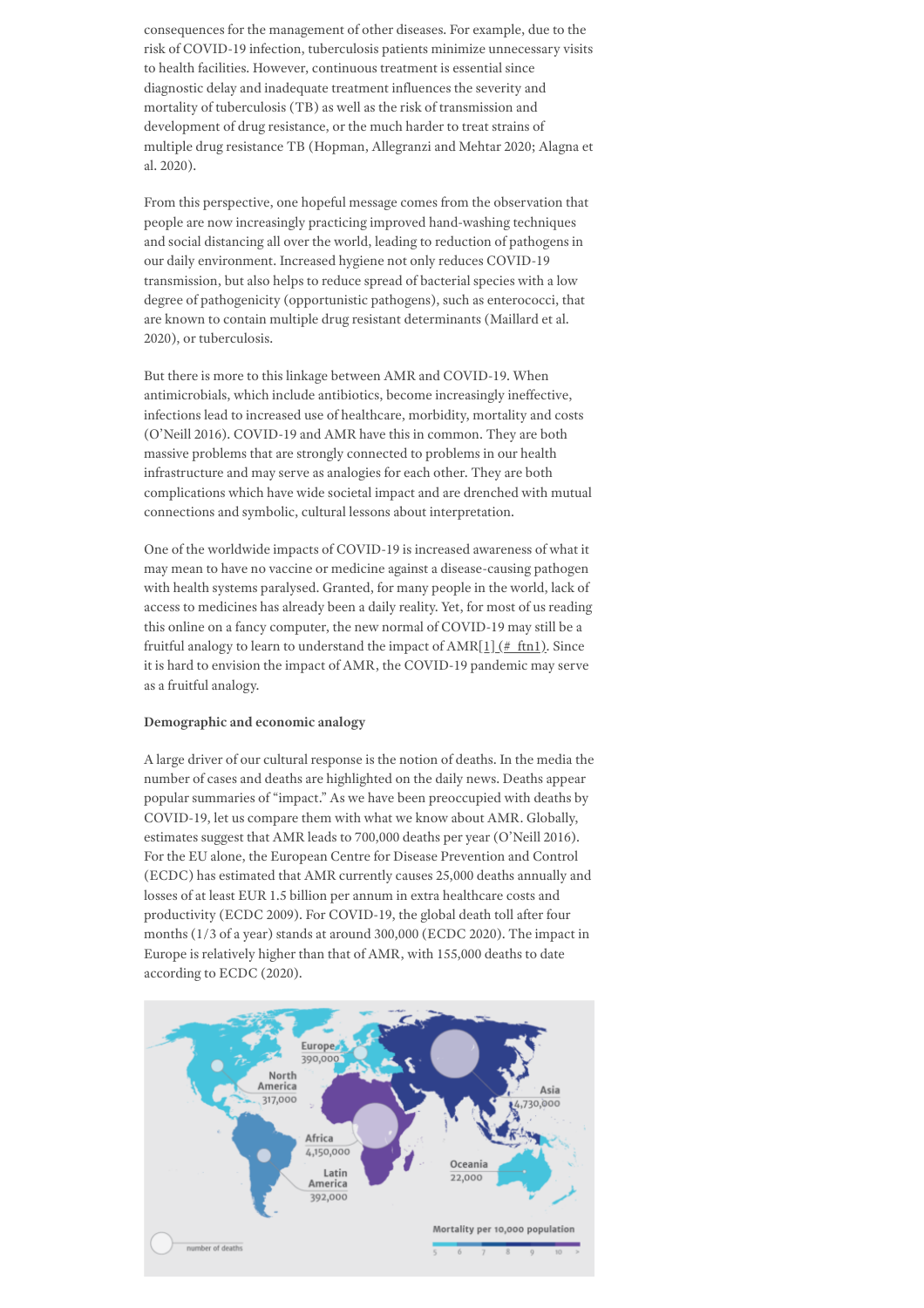Deaths attributable to AMR per year by 2050. Source: The Review on Antimicrobial Resistance, Chaired by Jim O'Neill.

To take the analogy further, we can look at economic impact. In 2017 the World Bank estimated that drug-resistant infections could cause an annual global economic damage on par with the 2008 financial crisis, which isthe economic impact reference benchmark pre-COVID-19 (Jonas et al. 2017). We know that the complete shutdown of economies during COVID-19 is beyond the annual economic impact of the 2008 crisis. However, the costly impacts of AMR on GDP will be felt annually for a much longer period of time (the World Bank projected its impact at least through 2050), while we expect the impact of COVID-19 to be more temporary. What this means is that both in term of the number of deaths and the economic impact, AMR is not easily outshined by COVID-19 .

#### **Sociocultural analogy**

But the analogy goes beyond the number of deaths and impact on GDP. As we have seen with COVID-19, the reason why many countries chose for a lockdown was to prevent peaks in cases that would overburden the health system in absence of any medicine or vaccine. The analogy which COVID-19 provides for us here is a socialcultural one, pointing at the meanings we attach to the way societies are organized. What COVID-19 has placed at the centre is "what it is about" when we do not have medicine to rescue us. We can recognize the impact of having to turn to "traditional" methods of social distancing, and the very large gaps left when modern medicine is suddenly unable to help us out other than by keeping us alive the best it can. We see our health facilities quickly being overrun, sometimes to the point of collapse, and societies stop their business as usual. The amazing impact of COVID-19 is a new consciousness of the precariousness of our systems. For some this has given rise to new utopian thinking about other worlds that we can and should create (Neugebauer 2020). For others it has brought fear and uncertainty, perhaps even denial, and a strong desire to get things back to normal. The analogy here is strong, because a world where many of our antibiotics do not work anymore similarly means that many of the tools of modern medicine suddenly need to be rethought. So, we can imagine now the enormity of this impact — how it will affect, and already does affect, the precarity of our systems. Just like COVID-19.

The analogy also helps point out that like COVID-19, dealing with the global health challenges of AMR means huge investments in international collaboration and collective action. The good news is that we see now how rapidly humanity is able to implement drastic political measures that were unthinkable previous to the current pandemic. In a Scientific American Blog post comparing COVID-19 and AMR, the author concludes hopefully:

"Rather than seeing the two crises as independent of each other, both are symptomatic of the challenges of living on an increasingly interconnected planet, and one will exacerbate the other. But in this crisis, we can dare to hope; let the global unity of purpose and research that is tackling COVID-19 become a roadmap for solving one of the most pernicious and long-running crises in global medicine—the issue of increasing antibiotic resistance and a stuttering pipeline of solutions." (Kirchhelle, Roberts and Singer 2020)

#### **The symbolic role of modern medicine**

But this is also where the analogy may have some limits. In a way, AMR and COVID-19 are opposites. In the case of COVID-19, the clear role laid out for biomedicine is to find a way out for all of us in this struggle. The symbolism of biomedical technologies is all about hope and a way out of uncertainty. It is about the heroism and enormous respect we have for those putting their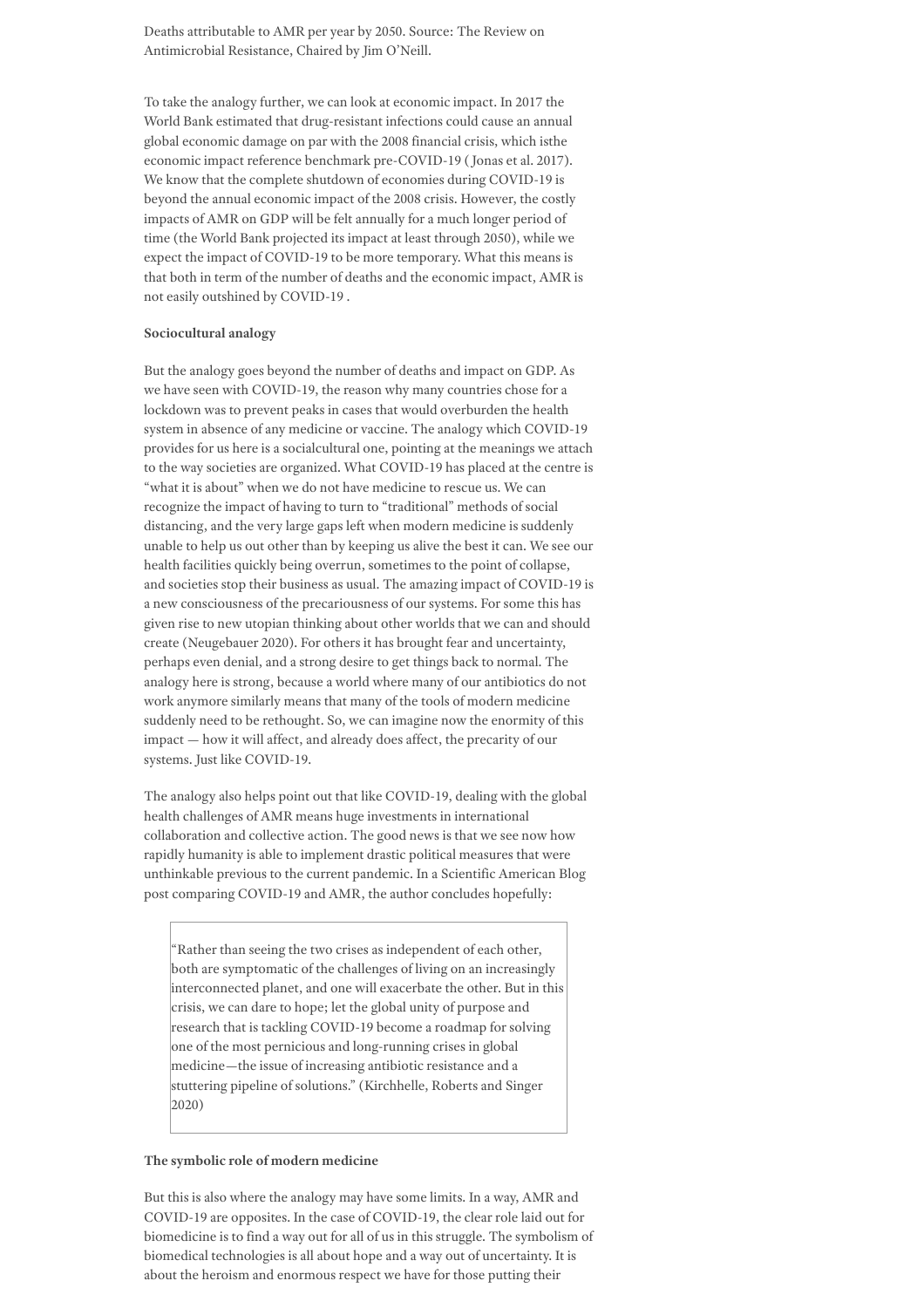safety on the line to protect others. It is about the globally imposed waiting period for a vaccine or possible medicine to rescue us. But for AMR, this is the opposite. Modern medicine has largely been made possible by the invention of antibiotics. But now its success has become its own demise, a prediction that the early inventor Alexander Fleming in 1928 already cautioned against (Rosenblatt-Farrell

(https://www.ncbi.nlm.nih.gov/pubmed/?term=Rosenblatt-[Farrell%20N%5BAuthor%5D&cauthor=true&cauthor\\_uid=19590668\)](https://www.ncbi.nlm.nih.gov/pubmed/?term=Rosenblatt-Farrell%20N%5BAuthor%5D&cauthor=true&cauthor_uid=19590668) 2009). Because the overprescription of antibiotics in health, veterinary, and agricultural sectors has caused higher than natural evolutions of resistance. While Fleming and its successors definitely have been given heroic status in our world, this heroism is fading when it comes to AMR. Worse, hope is also not the key word to use to describe the role of biomedicine in the current AMR crisis.

Some technological optimist would point out that biotechnology may still bring us alternatives. So, there may be some hope, perhaps. Instead of heroism and hope, biomedicine has been given a new role of "stewardship." To be better and more prudent at dealing with their own invention, a concept equalling the term "sustainability" in the world of ecology and development. But when we see how the medicalisation of our society has brought antibiotic technologies deep into our livestock industry, our meat production processes in particular, and further sustained by our lack of interest in strong health systems with adequate access and prescription for all, "stewardships" gains an eerieundertone of "too little too late."

#### **Framing of causality**

The analogy can be extended further, although it gets trickier here. While we are currently in an emergency phase, eventually when we look back, reflection and blaming will proceed. It is to be expected that to some extent the acceptance of the virus may be influenced by the popular notion that there was something "natural" or unavoidable about it, because we know that historically pandemics will occur. They have been occurring all throughout human evolutionary history, are part of who we are and what we have become, and they will keep on occurring in the future. There is also a large level of randomness to it. This randomness is a fate to some extent, which means that it has elements which are outside of our human influence which help with acceptance of the cards we were dealt. From this perspective, no one is to blame. This attitude may contrast with another one, which will be more attentive to social causation. More than 6 out of 10 known infectious diseases and 3 out of 4 new or emerging infectious diseases are spread to humans from other animals, including livestock and wildlife, according to estimates published by the CDC. Obviously, our global impact on the environment is going to exacerbate these "zoonotic" contacts, and possibly increase the rate at which viruses or bacteria are going to jump from one species to the other. This time it was COVID-19. In 2014 it was West-African Ebola. Next time may come sooner than we want.

When it comes to AMR, similar processes are at play. On the one hand, it is the microbes that are mutating and evolving, outsmarting human technology. It is them, not us. Discourses here include those that are choosing to state that we—humanity—are in a perpetual war with the microbials. Framed this way, AMR seems like an external given. At the same time, we also know that AMR occurs at multiple, complex, scales that are strongly societal driven. It is about the way in which we treat and cultivate our personal microbiome (through foods) in our bodies. About how we interact with environments in terms of sanitation or pollution (e.g. hog farms) and about how we interact with animals and livestock, which in our modern bioindustry means we have pumped them full of antibiotics—often to merely fatten them up. In the case of AMR, we can recognize a similar human driven causality as in COVID-19, but it takes care to recognize it.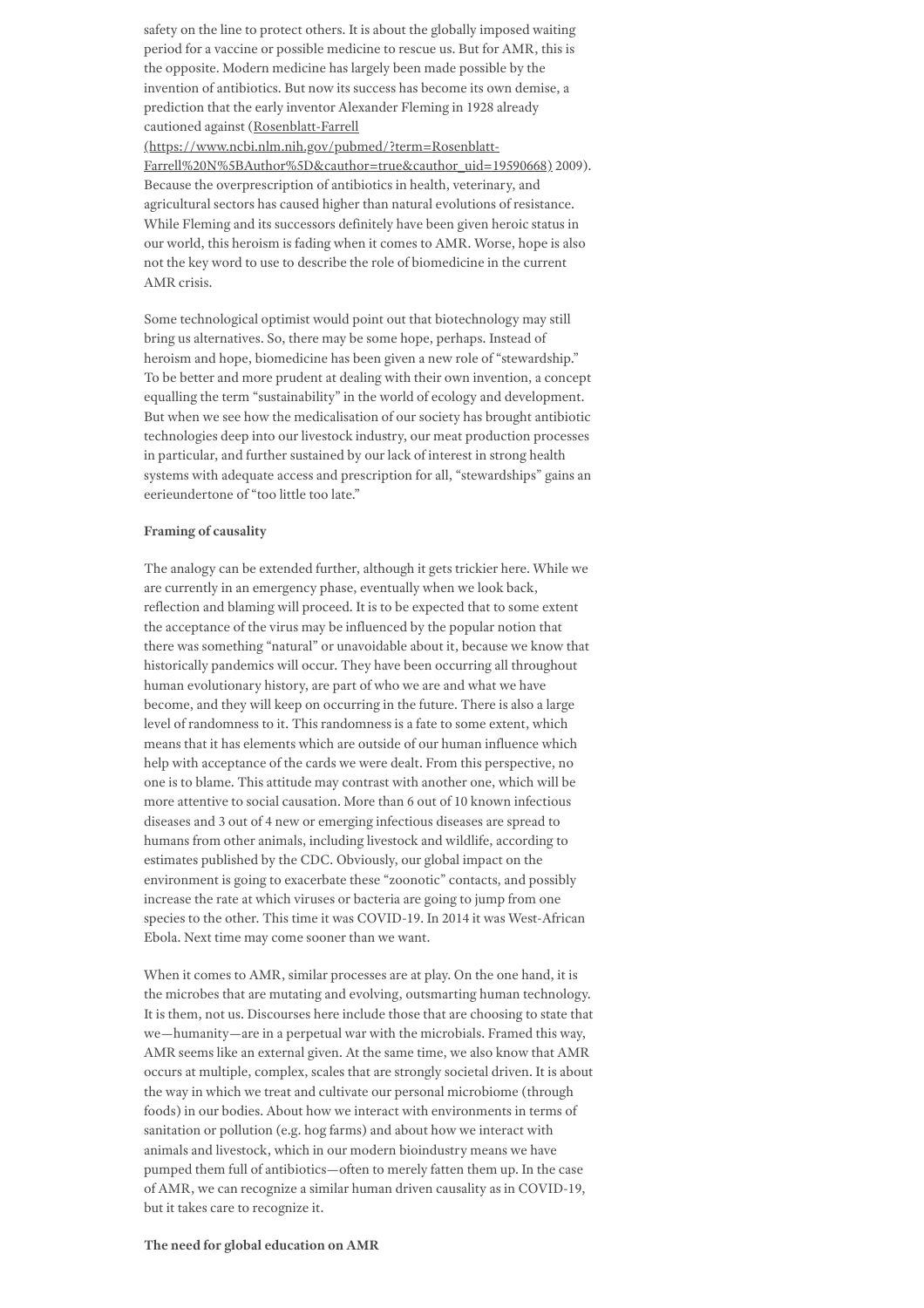The need for global education on the importance of effective public health systems, including vaccinations and functional antimicrobials, is now more evident than ever. The global rise on consciousness should have positive impacts on global health with a strong momentum that should be maintained (Sundin 2020). In this window of opportunity which COVID-19 has given us, the problem of AMR may be understood more easily. Not only through pointing at direct linkages where co-infection with antibiotic resistant bacteria – superbugs – can lead to a higher mortality of COVID-cases. But in addition, COVID-19 can serve as a useful societal analogy for AMR that may help to educate the public on the socio, economic and cultural implications of this mostly unknown and rather complicated threat. This brief analysis of some of the analogies shows, for example, that we may want to pay attention to how the cause of both crises becomes naturalized in public discourse. Further, to see a shifting role of biomedicine and to recognize that solving these crises requires equally deep societal or infrastructural (Chandler 2019) changes in order to cope, adapt, and develop resilience.

*Danny de Vries is an associate professor in anthropology at the University of Amsterdam and Senior Research Associate at the Amsterdam Institute for Global Health and Development (AIGHD). Karlijn Hofstraat is a Junior Researcher involved in the SoNAR Global Project at the AIGHD. Vera Spaan is a MSc student of Global Health at the Vrije Universiteit Amsterdam and a Graduate Research Intern to the same project at the AIGHD. Currently, Danny, Karlijn and Vera are developing open-access curricula to train social and non-social scientists on the social science aspects of AMR. For more information, please see www.sonar-global.eu* [\(http://www.sonar-global.eu\)](http://www.sonar-global.eu/)*.*

 $[1]$  (# ftnref1) An analogy is a comparison between one thing and another, typically for the purpose of explanation or clarification

#### **Works Cited**

Alagna, Riccardo, Giorgio Besozzi, Luigi R. Codecasa, Andrea Gori, Giovanni B. Migliori, Mario Raviglione, and Daniela M. Cirillo. 2020. "Celebrating TB day at the time of COVID-19." *European Respiratory Journal* 55, no. 5. DOI: 10.1183/13993003.00650-2020.

Chai, Louis Y.A., Toon M. Ng, Abdulrazaq G. Habib, Kamaljit Singh, Gamini Kumarasinghe, and Paul A. Tambyah. 2005. "Paradoxical Increase in Methicillin-Resistant Staphylococcus aureus Acquisition Rates Despite Barrier Precautions and Increased Hand Washing Compliance during an Outbreak of Severe Acute Repiratory Syndrome." *Clinical Infectious Diseases* 40, no.4 (February): 632-633.

Chandler, Clare I.R. 2019. "Current accounts of antimicrobial resistance: stabilisation, individualisation and antibiotics as infrastructure." *Palgrave Communications* 5, no. 53. doi:10.1057/s41599-019-0263-4

Chen, Nanshan, Min Zhou, Xuan Dong, Jieming Qu, Fengyun Gong, Yang Han, Yang Qiu, et al. 2020. "Epidemiological and clinical characteristics of 99 cases of 2019 novel coronavirus pneumonia in Wuhan, China: a descriptive study." *The Lancet* 395, no. 10223 (February): 507-513. https://doi.org/10.1016/S0140-6736(20)30211-7

European Centre for Disease Prevention and Control (ECDC). 2009. "The bacterial challenge: time to react A call to narrow the gap between multidrugresistant bacteria in the EU and the development of new antibacterial agents. Ecdc/Emea Joint Technical Report.*"* ECDC: Stockholm.

European Centre for Disease Prevention and Control (ECDC). 2020. "COVID-19 situation update worldwide, as of 13 May 2020". https://www.ecdc.europa.eu/en/geographical-distribution-2019-ncov-cases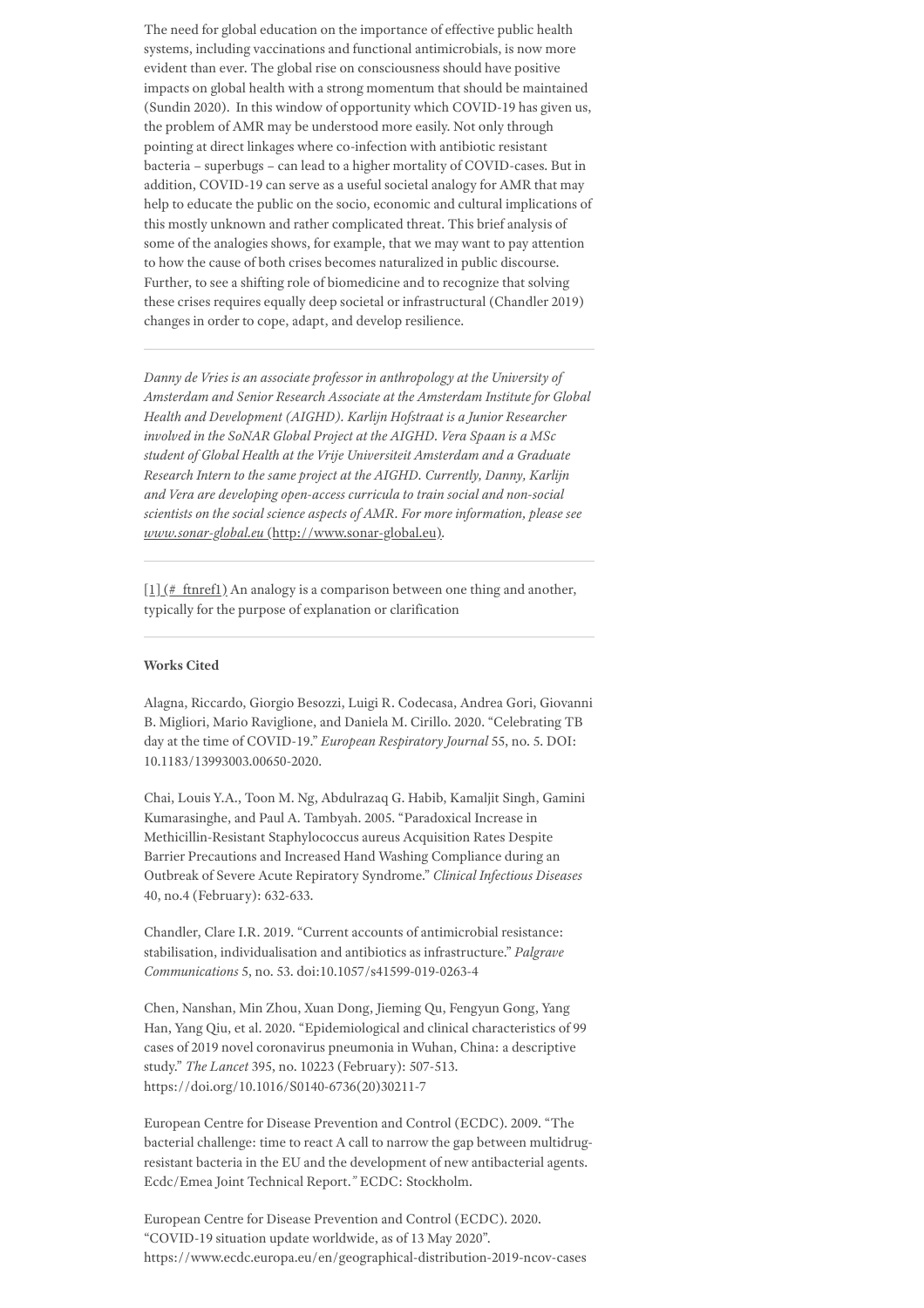Gerberding, Julie L. 2020. "Antibiotic resistance: the hidden threat lurking behind Covid-19." *Stat,* March 23, 2020. https://www.statnews.com/2020/03/23/antibiotic-resistance-hidden-threatlurking-behind-covid-19/

Hopman, Joost, Benedetta Allegranzi, and Shaheen Mehtar. 2020. "Managing COVID-19 in Low- and Middle-Income Countries." *JAMA* 323, no. 16 (March): 1549–1550. doi:10.1001/jama.2020.4169.

Jonas, Olga B., Alec Irwin, Franck Berthe, Francois Le Gall, Patricio V. Marquez, Irina Nikolic, and Caroline Plante. 2017. "Drug-resistant infection: a threat to our economic future". World Bank: Washington, D.C.

Kirchhelle, Claas, Adam Roberts, and Andrew C. Singer. 2020. "Antibiotic Resistance Could Lead to More COVID-19 Deaths: Secondary bacterial infections are part of the problem, and we need to ramp up research on new drugs to fight them." Scientific American, April 1, 2020. https://blogs.scientificamerican.com/observations/antibiotic-resistancecould-lead-to-more-covid-19-deaths/?amp

Lupia, Tommaso, Silvia Scabini, Simone M. Pinna, Giovanni Di Perri, Francesco G. De Rosa, and Silvia Corcione. 2020. "2019-novel coronavirus outbreak: A new challenge." *J Glob Antimicrob Resist* 21 (March): 22-27. doi:10.1016/j.jgar.2020.02.021

Maillard, Jean-Yves, Sally F. Bloomfield, Patrice Courvalin, Sabiha Y. Essack, Sumanth Gandra, Charles P. Gerba, Joseph R. Rubino, and Elizabeth A. Scott. 2020. "Reducing antibiotic prescribing and addressing the global problem of antibiotic resistance by targeted hygiene in the home and everyday life settings: A Position Paper." *American Journal of Infection Control* (April). https://doi.org/10.1016/j.ajic.2020.04.011

Neugebauer, Moritz. 2020. "A Corona Utopia in Three Parts." Critical Legal Thinking, March 25, 2020. https://criticallegalthinking.com/2020/03/25/acorona-utopia-in-three-parts/

O'Neill, Jim. 2016. "Review on Antimicrobial Resistance. Tackling drug resistant infections globally: final report and recommendations."

Pachetti, Maria, Bruna Marini, Francesca Benedetti, Fabiola Giudici, Elisabetta Mauro, Paola Storici, Claudio Masciovecchio, et al. 2020. "Emerging SARS-CoV-2 mutation hot spots include a novel RNA-dependent-RNA polymerase variant." *Research Square*. DOI: 10.21203/rs.3.rs-20304/v1.

Rayner, Craig R., Patrick F. Smith, Kevin Hershberger, and David Wesche. 2020. "Optimizing COVID-19 candidate therapeutics: Thinking Without Borders." *Clin Transl Sci* 0 (March): 1-5. doi:10.1111/cts.12790

Reardon, S. 2020. "Antibiotic treatment for COVID-19 complications could fuel resistant bacteria." *Science Magazine,* April 16, 2020. https://www.sciencemag.org/news/2020/04/antibiotic-treatment-covid-19 complications-could-fuel-resistant-bacteria [\(https://www.sciencemag.org/news/2020/04/antibiotic-treatment-covid-19](https://www.sciencemag.org/news/2020/04/antibiotic-treatment-covid-19-complications-could-fuel-resistant-bacteria) complications-could-fuel-resistant-bacteria)

Rosenblatt-Farrell (https://www.ncbi.nlm.nih.gov/pubmed/? term=Rosenblatt-

[Farrell%20N%5BAuthor%5D&cauthor=true&cauthor\\_uid=19590668\),](https://www.ncbi.nlm.nih.gov/pubmed/?term=Rosenblatt-Farrell%20N%5BAuthor%5D&cauthor=true&cauthor_uid=19590668) Noah. 2009. The Landscape of Antibiotic Resistance. *Environ Health Perspect*, 117(6): A244–A250. doi: 10.1289/ehp.117-a244

Stevens, Michael P., Payal K. Patel, and Priya Nori. 2020. "Involving antimicrobial stewardship programs in COVID-19 response efforts: All hands on deck." *Infection Control & Hospital Epidemiology* 41, no. 6 (June): 744-745. doi:10.1017/ice.2020.69.